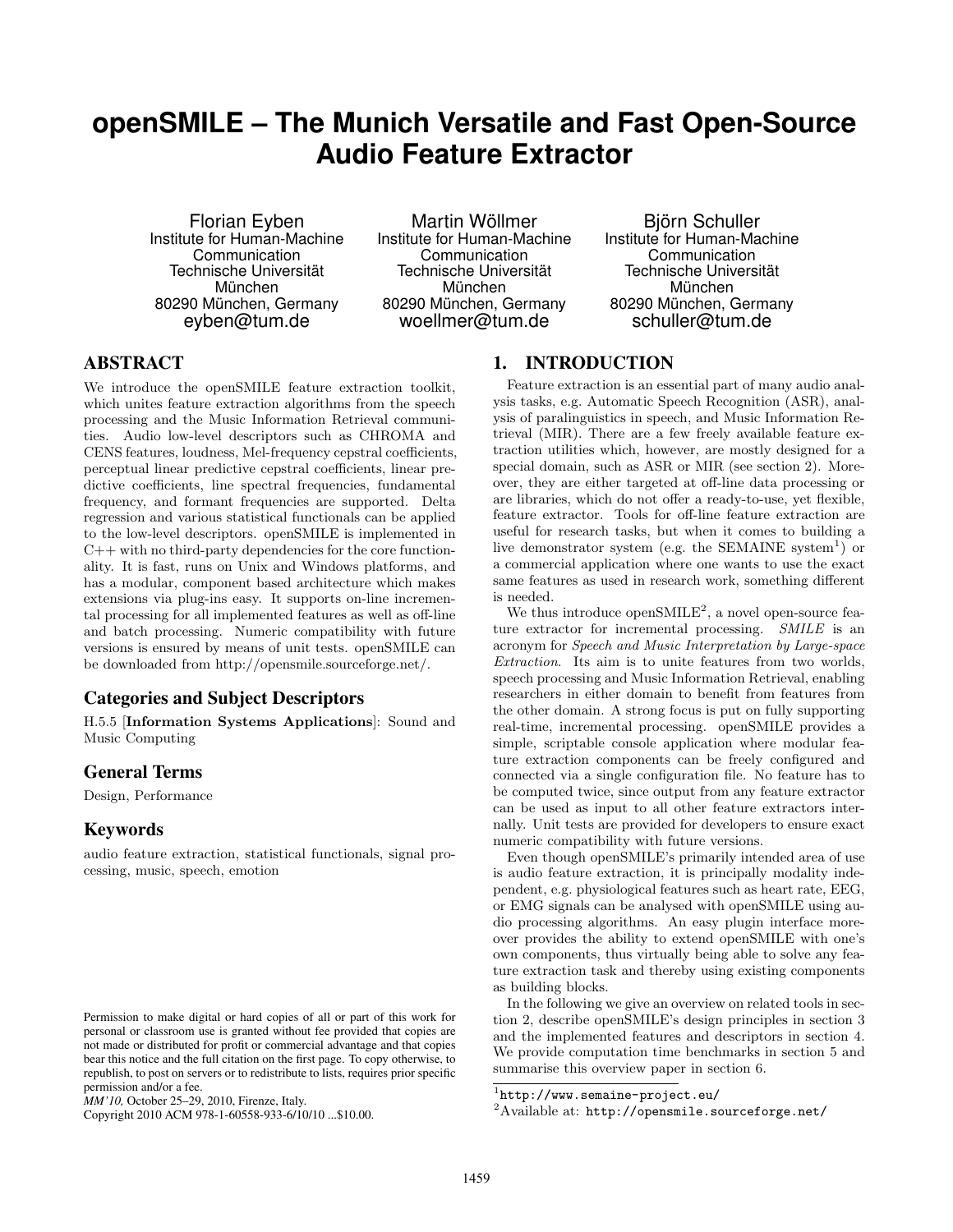## 2. RELATED TOOLKITS

Related feature extraction tools used for speech research include e.g. the Hidden Markov Model Toolkit (HTK) [15], the PRAAT Software [3], the Speech Filing System<sup>3</sup> (SFS), the Auditory Toolbox<sup>4</sup>, a Matlab<sup>TM</sup> toolbox<sup>5</sup> by Raul Fernandez [6], the Tracter framework [7], and the  $S NACK^6$ package for the Tcl scripting language. However, not all of these tools are distributed under a permissive open-source license, e.g. HTK and SFS. The SNACK package is without support since 2004.

For Music Information Retrieval many feature extraction programs under a permissive open-source license exist, e.g. the lightweight ANSI C library  $libXtract^7$ , the Java based jAudio extractor [9], the Music Analysis, Retrieval and Synthesis Software  $Marsyas^8$ , the FEAPI framework [8], the MIRtoolbox<sup>9</sup>, and the *CLAM* framework [1].

However, very few feature extraction utilities exist that unite features from both speech and music domains. While many features are common, MFCC or LPC are used primarily for speech, for example, and e.g. CHROMA features or algorithms for estimating multiple fundamental frequencies are mostly found in music applications. Next to low-level audio features, functionals mapping time series of variable length to static values are common e.g. for emotion recognition or music genre discrimination. Such mappings are also referred to as aggregate features or feature summaries. Further, delta coefficients, moving average, or various filter types are commonly applied to feature contours. Hierarchies of such post-processing steps have proven to lead to more robust features, e.g. in [13], hierarchical functionals, i.e. 'functionals of functionals' are used for robust speech emotion recognition.

For an application or demonstrator system which is a result of research work, it is convenient to use the same feature extraction code in the live system as used to produce published results. To achieve this goal, we require incremental processing of the input with a delay as small as possible.

#### 3. OPENSMILE'S ARCHITECTURE

This section addresses the problems that were considered during planning of openSMILE's architecture and summarises the resulting architecture. A more detailed description can be found in the openSMILE documentation.

In order to address deficiencies in existing software packages, such as the lack of a comprehensive cross-domain feature set, the lack of flexibility and extensibility, and the lack of incremental processing support, the following requirements had to be – and were – met:

• **Incremental processing**, where data from an arbitrary input stream (file, sound card, etc.) is pushed through the processing chain sample by sample and frame by frame (see figure 1).

- **Ring-buffer memory** for features requiring temporal context and/or buffering, and for reusability of data, i.e. to avoid duplicate computation of data used by multiple feature extractors such as FFT spectra (see figure 1, right).
- **Fast and lightweight algorithms** carefully implemented in  $C/C++$ , no third-party dependencies for the core functionality.
- **Modular architecture** which allows for arbitrary feature combination and easy addition of new feature extractor components by the community via a well structured API and a run-time plug-in interface.
- **Configuration** of feature extractor parameters and component connections in a single configuration file.

Moreover, the extractor is easy to compile on many commonly used platforms, such as Windows, Unix, and Mac.

Figure 1 (left) shows the overall data-flow architecture of openSMILE, where the Data Memory is the central link between all *Data Sources* (components that write data from external sources to the data memory), Data Processors (components which read data from the data memory, modify it, and write it back to the data memory), and Data Sinks (components that read data from the data memory and write it to external places such as files).

The ring-buffer based incremental processing is illustrated in figure 1 (mid). Three levels are present in this setup: wave, frames, and pitch. A cWaveSource component writes samples to the 'wave' level. The write positions in the levels are indicated by the vertical arrows. A cFramer produces frames of size 3 from the wave samples (non-overlapping), and writes these frames to the 'frames' level. A cPitch (simplified for the purpose of illustration) component extracts pitch features from the frames and writes them to the 'pitch' level. Since all boxes in the plot contain values (=data), the buffers have been filled, and the write pointers have been warped. Figure 1 (right) shows the incremental processing for higher order features. Functionals (max and min) over two frames (overlapping) of the pitch features are extracted and saved to the level 'func'.

The size of the buffers must be adjusted to the size of the block a reader or writer reads/writes from/to the data memory at once. In the above example the read blocksize of the functionals component would be 2 because it reads 2 pitch frames at once. The input level buffer of 'pitch' must be at least 2 frames long, otherwise the functionals component will not be able to read a complete window from this level. openSMILE handles this adjustment of the buffersize automatically.

To speed up computation, openSMILE supports multithreading. Each component in openSMILE can be run in a separate thread. This enables parallelisation of the feature extraction process on multi-core machines and reduces computation time when processing large files.

## 4. AVAILABLE FEATURE EXTRACTORS

openSMILE is capable of extracting Low-Level Descriptors (LLD) and applying various filters, functionals, and transformations to these. The LLD currently implemented are listed in table 1.

 $^3$ http://www.phon.ucl.ac.uk/resource/sfs/  $^4$ http://cobweb.ecn.purdue.edu/~malcolm/interval/ 1998-010/

 $5$ http://affect.media.mit.edu/publications.php

 $^6$ http://www.speech.kth.se/snack/

 $7$ http://libxtract.sourceforge.net/

 ${}^{8}$ http://marsyas.sness.net/

 $^{9}$ https://www.jyu.fi/hum/laitokset/musiikki/en/

research/coe/materials/mirtoolbox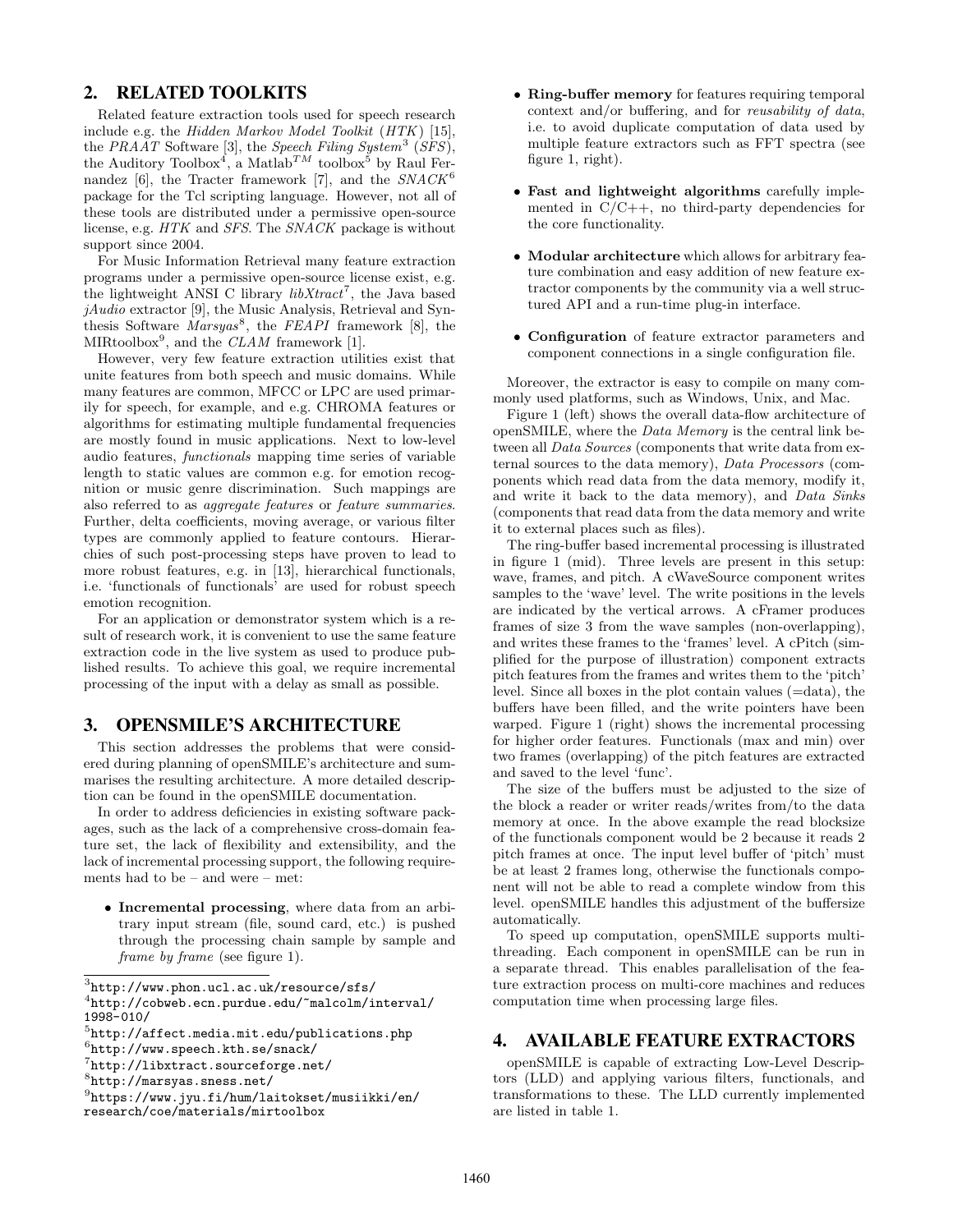

**Figure 1: Sketch of openSMILE's architecture (left) and incremental data-flow in ring-buffer memories (centre and right); the (red) arrow (pointing in between the columns) indicates the current write pointer.**

| <b>Feature Group</b> | Description                           |
|----------------------|---------------------------------------|
| Waveform             | Zero-Crossings, Extremes, DC          |
| Signal energy        | Root Mean-Square & logarithmic        |
| Loudness             | Intensity & approx. loudness          |
| FFT spectrum         | Phase, magnitude (lin, dB, dBA)       |
| ACF, Cepstrum        | Autocorrelation and Cepstrum          |
| Mel/Bark spectr.     | Bands $0-N_{mel}$                     |
| Semitone spectr.     | FFT based and filter based            |
| Cepstral             | Cepstral features, e.g. MFCC, PLP-    |
|                      | CC                                    |
| Pitch                | $F_0$ via ACF and SHS methods         |
|                      | Probability of Voicing                |
| Voice Quality        | HNR, Jitter, Shimmer                  |
| LPC                  | LPC coeff., reflect. coeff., residual |
|                      | Line spectral pairs (LSP)             |
| Auditory             | Auditory spectra and PLP coeff.       |
| Formants             | Centre frequencies and bandwidths     |
| Spectral             | Energy in $N$ user-defined bands,     |
|                      | multiple roll-off points, centroid,   |
|                      | entropy, flux, and rel. pos. of       |
|                      | $\max./\min$ .                        |
| Tonal                | CHROMA, CENS,<br>CHROMA-              |
|                      | based features                        |

**Table 1: openSMILE's low-Level descriptors.**

The Mel-frequency features, Mel-Spectrum and Mel-Frequency Cepstral Coefficients (MFCC), as well as the Perceptual Linear Predictive Coefficients (PLP) can be computed exactly as described in [15], thus providing compatibility with the popular Hidden-Markov Toolkit (HTK).

Delta regression coefficients can be computed from the low-level descriptors, and a moving average filter can be applied to smooth the feature contours. All data vectors can be processed with elementary operations such as add, multiply, and power, which enables the user to create custom features by combining existing operations.

Next, functionals (statistical, polynomial regression coefficients, and transformations) listed in table 2 can be applied, e.g. to low-level features. This is a common technique, e.g. in emotion recognition ([11, 4]) and Music Information Retrieval [12]. The list of functionals is based on CEICES,

| Category        | Description                             |
|-----------------|-----------------------------------------|
| Extremes        | Extreme values, positions, and ranges   |
| Means           | Arithmetic, quadratic, geometric        |
| Moments         | Std. dev., variance, kurtosis, skewness |
| Percentiles     | Percentiles and percentile ranges       |
| Regression      | Linear and quad. approximation coeffi-  |
|                 | cients, regression err., and centroid   |
| Peaks           | Number of peaks, mean peak distance,    |
|                 | mean peak amplitude                     |
| Segments        | Number of segments based on delta       |
|                 | thresholding, mean segment length       |
| Sample values   | Values of the contour at configurable   |
|                 | relative positions                      |
| Times/durations | Up- and down-level times, rise/fall     |
|                 | times, duration                         |
| Onsets          | Number of onsets, relative position of  |
|                 | $first/last on-/offset$                 |
| DCT             | Coefficients of the Discrete Cosine     |
|                 | Transformation (DCT)                    |
| Zero-Crossings  | Zero-crossing rate, Mean-crossing rate  |

#### **Table 2: Functionals (statistical, polynomial regression, and transformations) available in openSMILE.**

where seven sites combined their features and established a feature coding standard that among others aims at a broad coverage of functional types [2]. Functionals can be applied multiple times in hierarchical structure as described in [13]).

Due to the modular architecture, it is possible to apply any implemented processing algorithm to any time series, i.e. the Mel-band filter-bank could be applied as a functional to any feature contour. This gives researchers an efficient and customisable tool to generate millions of novel features without adding a single line of  $C++$  code.

To facilitate interoperability, feature data can be loaded from and saved to popular file formats such as WEKA ARFF [14], LibSVM format, Comma Separated Value (CSV) File, HTK [15] parameter files, and raw binary files (which can be read in, e.g. Matlab<sup>TM</sup> or GNU Octave).

Live recording of audio and subsequent incremental extraction of features in real-time is also supported. A builtin voice activity detection can be used to pre-segment the